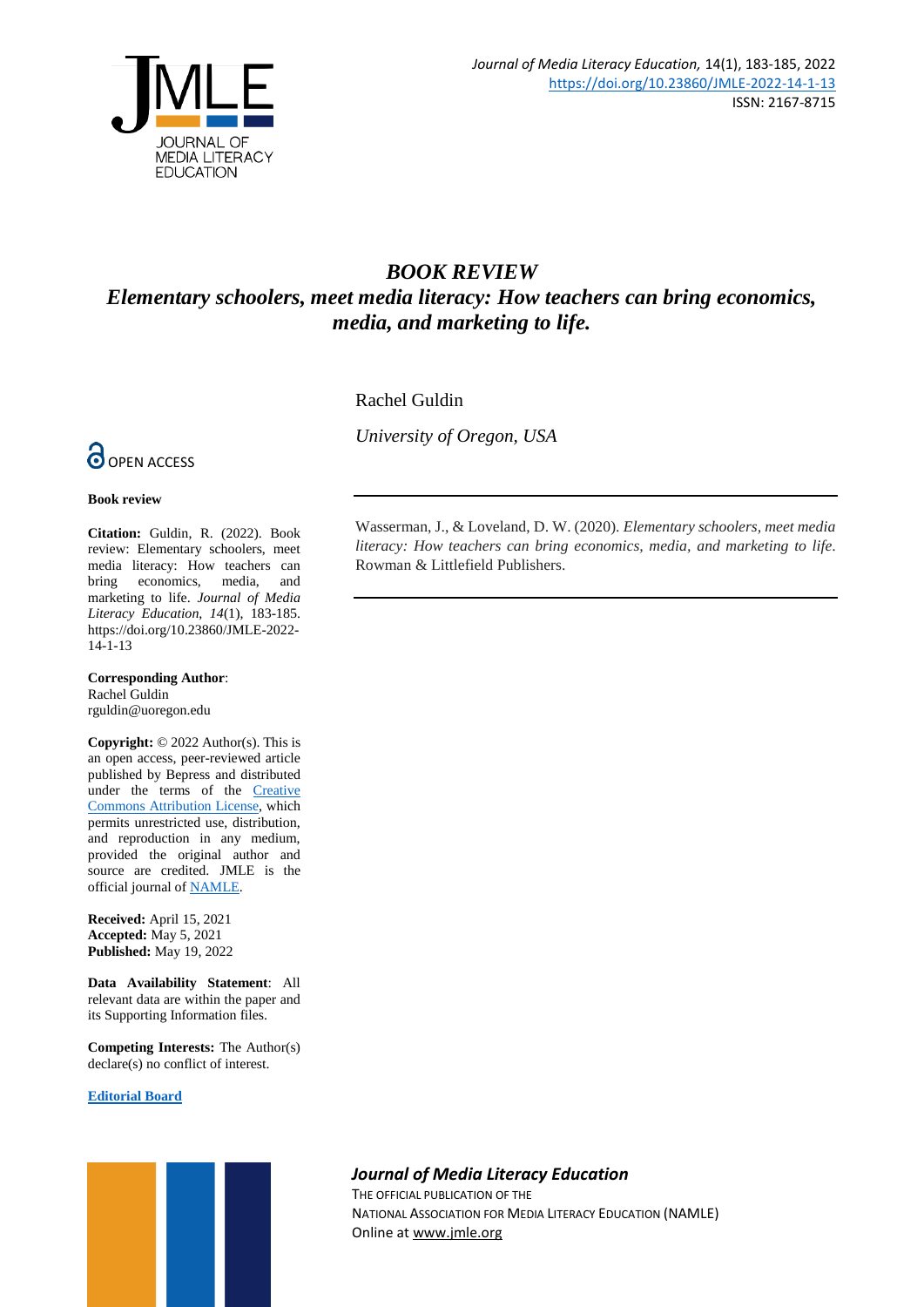Written for elementary school teachers new to, or unfamiliar with, media literacy, *Elementary Schoolers, Meet Media Literacy* is meant to be a manual to prepare teachers to introduce economic and financial literacy concepts to young students. The authors aim to give students: "media, economic, and financial skills […] to make better choices in the future as they continue to be lifelong consumers of products and information" (p. 6).

As intended, the book is a manual. Each chapter is focused on a central theme or idea, beginning with marketing (Chapter 2), progressing to classical economics (Chapter 3) and behavioral economics (Chapters 4 and 5), and ending with marketing, consumerism, and persuasion (Chapters 6-10). Individual chapters employ casual and conversational language to describe various economic, financial, and marketing concepts. Throughout these explanations, embedded "See Lesson" notes indicate a relevant lesson is available at the end of the chapter. In this regard, the organization is clever and useful; it allows the teacher to engage with the bigger conceptual picture before attending to the nitty gritty of suggested classroom lessons and exercises. Every chapter concludes with an "Accompanying Lesson Appendix" that keeps the lessons organized and easily accessible, and the book's glossary provides additional at-a-glance support for teachers as they learn and explore the material.

To the authors' credit, their explanations are straightforward, digestible, and user friendly even for those reluctant to discuss economics, marketing, and finances with young students. The organization of the book itself supports teacher preparation and promotes understanding the material before teaching it. The accompanying lessons use an instructional format the authors call a "fusion lesson," which begins with introductory questions, moves to an interactive learning activity, concludes with questions and discussion prompts, and then applies newly learned ideas to homework. The lessons reflect the authors' position, as alluded to in the preface and Chapter 1, to view teachers as the professionals best suited to plan, modify, and teach to meet their students' learning needs.

However, the book takes an extremely narrow view of what media literacy is, can, or should be. It is probably more accurate to call it a marketing manual that employs advertising media as examples, not a media literacy education text. This approach does a disservice to both students and teachers, as it assumes that children need to be protected from being harmed or duped by media. In Chapter 8, the authors write that media literacy teachers must understand marketing to go on "prevent defense" (p. 102). This defensive position does not support student agency as media users *and* media makers. Elementary school students can – and do – make media every day. For example, smartphone apps that children use, like Instagram, TikTok, or YouTube, make production easier and more accessible than ever. Focusing on students as media consumers only, and neglecting to engage with the productive aspect of media literacy beyond creating a few pretend ads, is a major gap in the book's approach.

Media literacy is a rich, diverse, and evolving field of scholarship. Yet this text fails to cite or employ scholarship from the pillars of the field, such as W. James Potter's (2004a, 2004b) cognitive theory of media literacy; Renee Hobbs' (2017, 2021) engagement-driven approach that encourages production and criticism; Douglas Kellner and Jeff Share's (2005, 2007) critical orientation that foregrounds social justice; or Antonio López's (2014, 2020) ecomedia literacy that reconnects the tools and technology we use back to the planet we inhabit. Marshall McLuhan appears in two sentences in Chapter 9 that, predictably, only state his most famous quote. There are no mentions of media literacy organizations, like National Association for Media Literacy Education, Center for Media Literacy, Media Literacy Now, or Action Coalition for Media Education. Instead, the ten-entry bibliography references newspaper articles, press releases, and books about marketing. Beyond an assurance that the lessons were created with the elementary classroom in mind, there is no indication of research, educational theory, standards, or other markers that many teachers and administrators look for when making curricular and instructional decisions. By not putting down roots in the wellestablished field of media literacy education research, the text feels disconnected from media literacy and reads more like a consumer literacy how-to.

A few essential concepts that are generally included in media literacy education are missing or so deeply buried that they are functionally absent from the manual. For example, semiotics, the study of signs and symbols, is often a driving force in media literacy education. In this book, however, signs and symbols are addressed almost solely in the context of logos and marketing. Representation – often addressed through gender, race, age, and class – are brought up as consumer demographics that marketers use to target niche audiences. (Chapter 6 endnotes indicate that the authors believe teaching about race and class, referred to as "income," is important but leave it up to the discretion of individual teachers. The included lesson on "Seeing